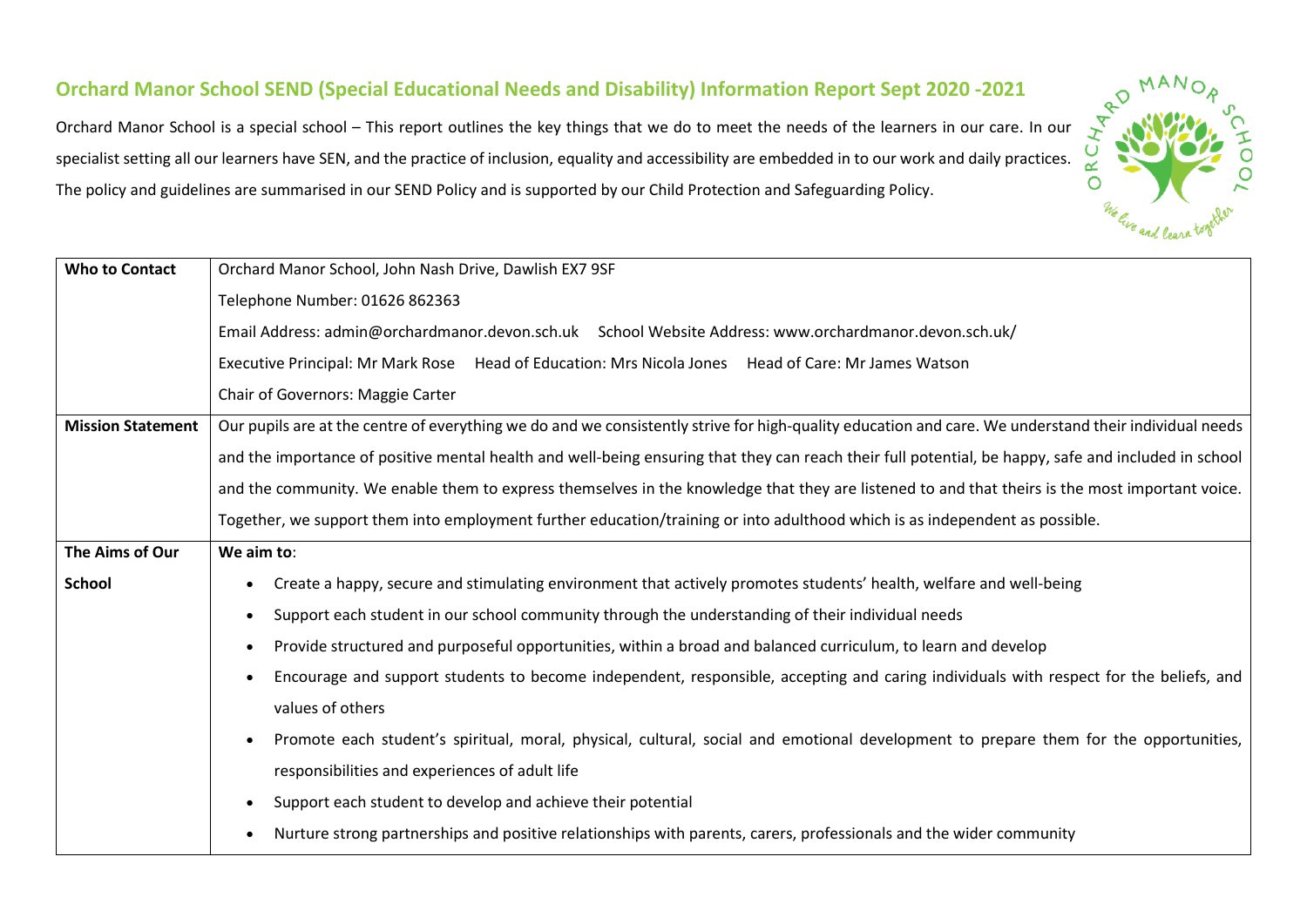| <b>Our Vision</b>        | Our vision statement was created in September 2018 by all staff and Governors of Orchard Manor School. Its intent is to showcase the ambitions          |
|--------------------------|---------------------------------------------------------------------------------------------------------------------------------------------------------|
|                          | we have for our school and indicate our position five years hence - September 2023 - This will inform planning, decision making and target-setting.     |
|                          | Like all philosophies, it will be revisited and reviewed when appropriate.                                                                              |
|                          | More detailed information can be found on our website.                                                                                                  |
| <b>Ofsted Rating</b>     | Orchard Manor School Education Inspection 15 <sup>th</sup> -16 <sup>th</sup> January 2020 - Inadequate                                                  |
|                          | Orchard Manor School Social Care Inspection 14 <sup>th</sup> -16 <sup>th</sup> January 2020 - Requires Improvement                                      |
| <b>Designation &amp;</b> | The Designation of Orchard Manor School is for pupils with communication and interaction difficulties, Autistic Spectrum Conditions and associated      |
| <b>Type of School</b>    | learning needs.                                                                                                                                         |
|                          | Orchard Manor School is a Local Authority maintained school in Devon. We are part of the SENtient Trust a co-operative foundation trust with 8          |
|                          | other Special Schools in Devon.                                                                                                                         |
|                          | We are a provision for pupils aged 3 -19 years old, all our learners have EHCP's.                                                                       |
|                          | We have early years' provision through all the key stages to post 16 for both boys and girls.                                                           |
|                          | The majority of our learners are day pupils with a small number being weekly residential (Monday to Friday) during term time only.                      |
|                          | The learners at Orchard Manor School have a diverse range of special educational needs we admit pupils with communication and interaction               |
|                          | difficulties, an ASC diagnosis and associated learning needs. We provide learning opportunities and experiences within our provision to develop and     |
|                          | prepare our pupils for further education, employment and adulthood. Their diagnosis does not define them or limit the educational experiences           |
|                          | that we offer. Our learners report that they are happier in our provision, as they have opportunities offered to them here that in their past they have |
|                          | been unable to access.                                                                                                                                  |
|                          | We work hard with the families of our learners to support their development of life skills, support their educational learning and preparing them for   |
|                          | adulthood. We are able to offer our learners access to a wide range of accreditations up to GCSE's that enable many of our young people to access       |
|                          | mainstream post 16 education or the world of work at 16, a small number transition to mainstream education before 16 years old, and other pupils        |
|                          | transition to other specialist provisions to further develop their independence skills.                                                                 |
| <b>Admission to our</b>  | Every child or young person admitted to Orchard Manor School will have an Education, Health and Care Plan (EHCP).                                       |
| <b>School</b>            | As a maintained school, Orchard Manor is not authorised to offer placements, places are commissioned by the Special Education Needs and                 |
|                          | Disabilities (SEND) 0-25 team and can only be offered by them.                                                                                          |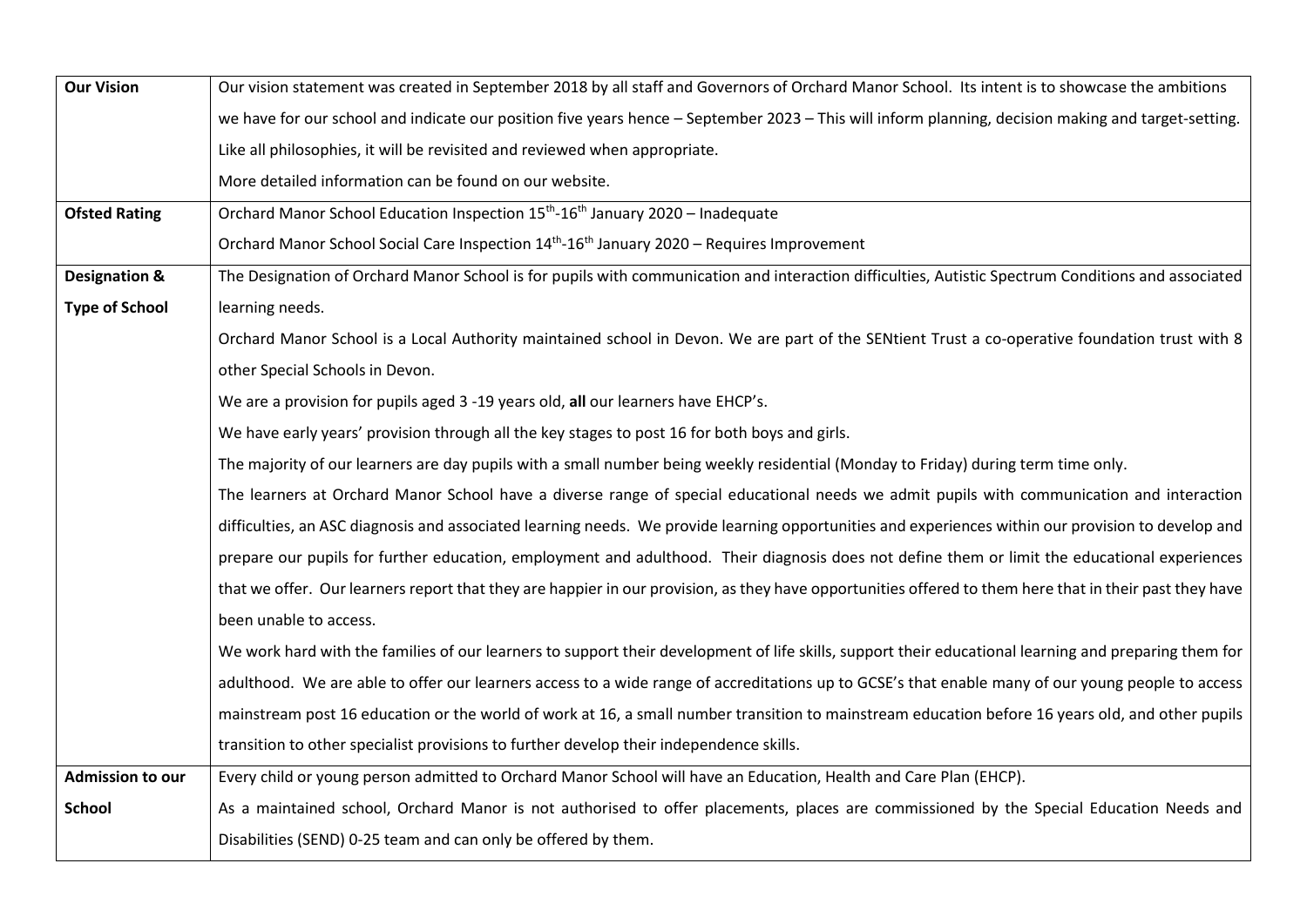|                          | The SEND 0-25 team specify the provision required for individual pupils and how education, health and care services will work together to meet a              |
|--------------------------|---------------------------------------------------------------------------------------------------------------------------------------------------------------|
|                          | pupil's needs and support the achievement of agreed outcomes for each pupil.                                                                                  |
|                          | If you have any questions about the admissions to special schools process please contact the SEND 0-25 team at County Hall in Exeter (01392 383000).          |
| What we do to            | At Orchard Manor School we offer all our learners a wide range of experiences and opportunities to be successful. We offer a rich, broad and balanced         |
| support our pupils       | curriculum to meet the individual needs of our learners.                                                                                                      |
| who have special         | We aim for all our learners to achieve accreditations at their level. The academic and vocational curriculum learners are able to study a wide range          |
| <b>Educational needs</b> | of qualifications up to GCSE, including the core and foundation subjects.                                                                                     |
| and our curriculum       | We promote independence for our learners, teaching them life skills and giving them the opportunity to practice these skills in a safe environment            |
| for all pupils.          | supported where necessary. Our extensive PSHE programme, covers internet safety, staying safe in the community, and health and relationships.                 |
|                          | Safety in the home is promoted through a range of subjects like Food Technology, PSHE and Horticulture.                                                       |
|                          | We offer OCR qualifications in Life and Living skills. These are offered at a range of levels as part of our curriculum. We believe that this is an important |
|                          | part of our pupils' development, preparing our learners for adulthood. Working towards their aspirations is essential to their development to become          |
|                          | independent young adults as is accessing the right level of support. We offer a wide range of enrichment opportunities like Ten Tors, Jubilee                 |
|                          | Challenge, Enrichment Week, visits to Poland and France, adventurous outdoor activities such as Surfing, and theatre trips.                                   |
|                          | Our Thrive Approach is a developmental model to help us understand how our learners develop socially and emotionally from birth through to                    |
|                          | adulthood. This model gives us a framework for understanding what healthy child development looks like in terms of behaviour and learning. In                 |
|                          | addition, it clarifies the role of the adult in facilitating a child's development at each of the different stages. The model gives us a lens through which   |
|                          | to look at and interpret children's behaviour, enabling us to identify the particular developmental needs being signalled by their behaviour and to           |
|                          | choose appropriate, targeted interventions designed to meet those needs. Our Thrive Practitioners work across the school supporting the residential           |
|                          | staff, teachers, and individual learners.                                                                                                                     |
|                          | Speech and Language Therapy, where needed, is offered to our learners. The Therapist creates programmes for individuals or classes. The Speech                |
|                          | and Language assistants implement these programmes and monitor progress.                                                                                      |
|                          | The Speech and Language Team play an important role in supporting our teachers to meet the needs of children with Speech, Language and                        |
|                          | Communication needs, supporting good practice across the school with targeted and specialist approaches. The SALT team have a distinct role in                |
|                          | assessing, planning, delivering and evaluating support for our learners with a range of speech, language and communication needs. Our Speech and              |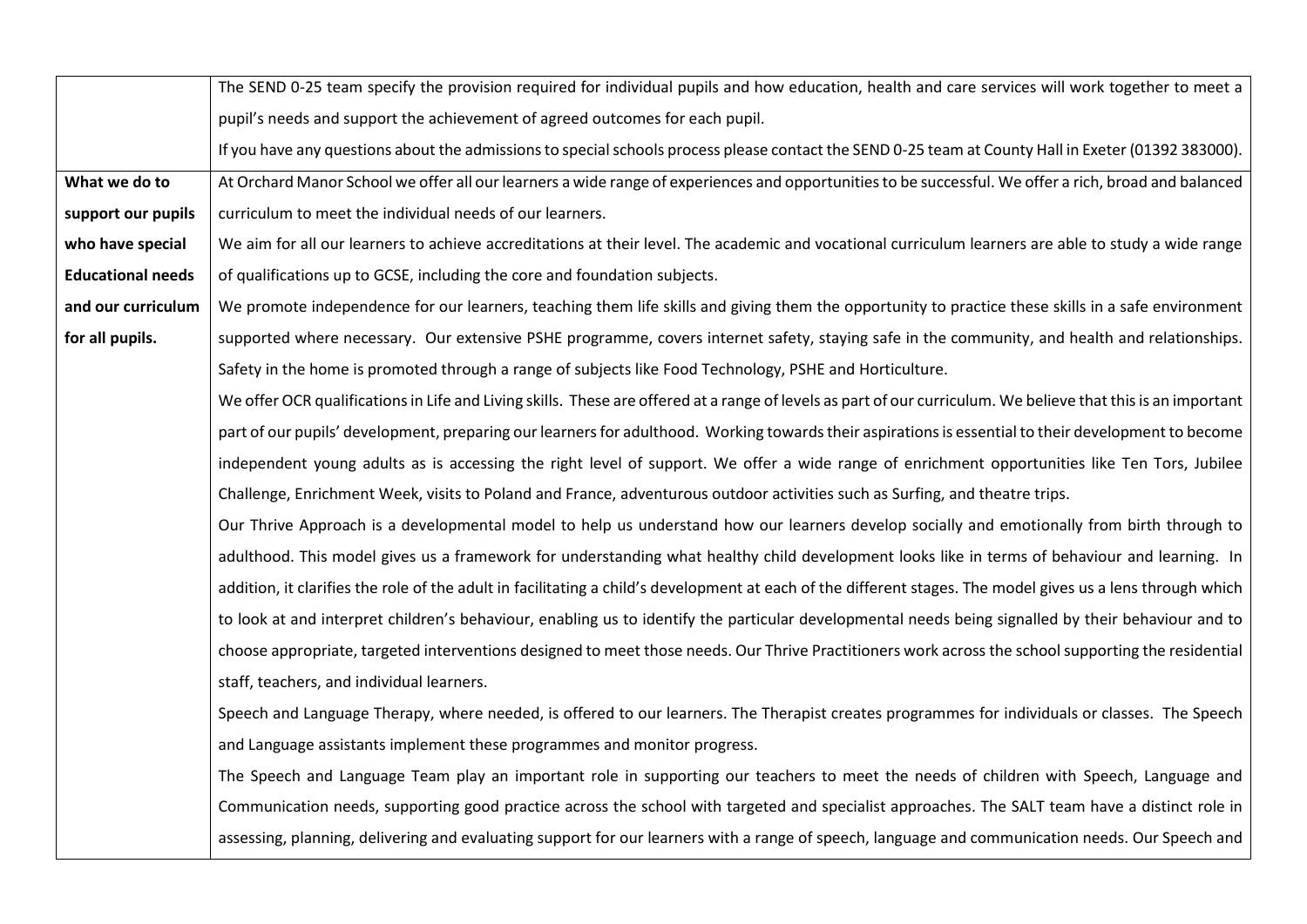Language Team support staff with the environments which support development of speech, language and communication skills; this can make a difference for typically developing children as well as those with Speech, Language and Communication needs.

Counselling is delivered to identified learners so they can explore, understand and aim to overcome problems in their lives that are causing them difficulty, distress and/or confusion. Counselling takes place in a safe and confidential space with the aim to improve mental health and wellbeing for learners who need it. Counselling helps learners develop skills to strengthen their resilience and deal with their problems and challenges. At Orchard Manor we know that the needs of our learners develop and change, and we evolve, make adjustments, differentiate and work hard with parents to develop strategies that best support our individual learners. We have a strong, compassionate and hardworking team who genuinely care for all our learners and their families. We work hard daily to ensure that our learners are given the opportunity to build on their learning, develop new skills academically; socially and within their life and social skills so they can achieve their aspirations.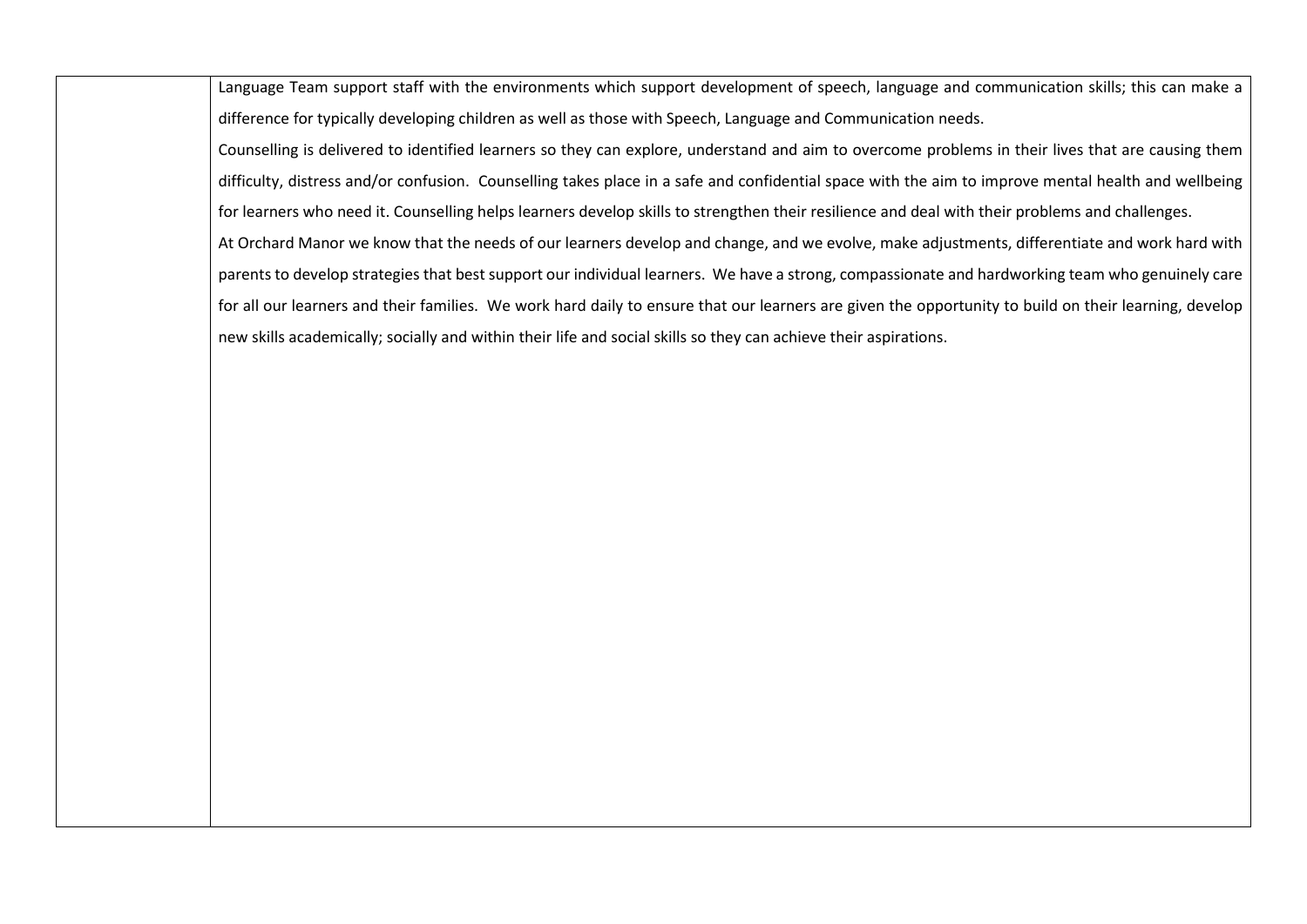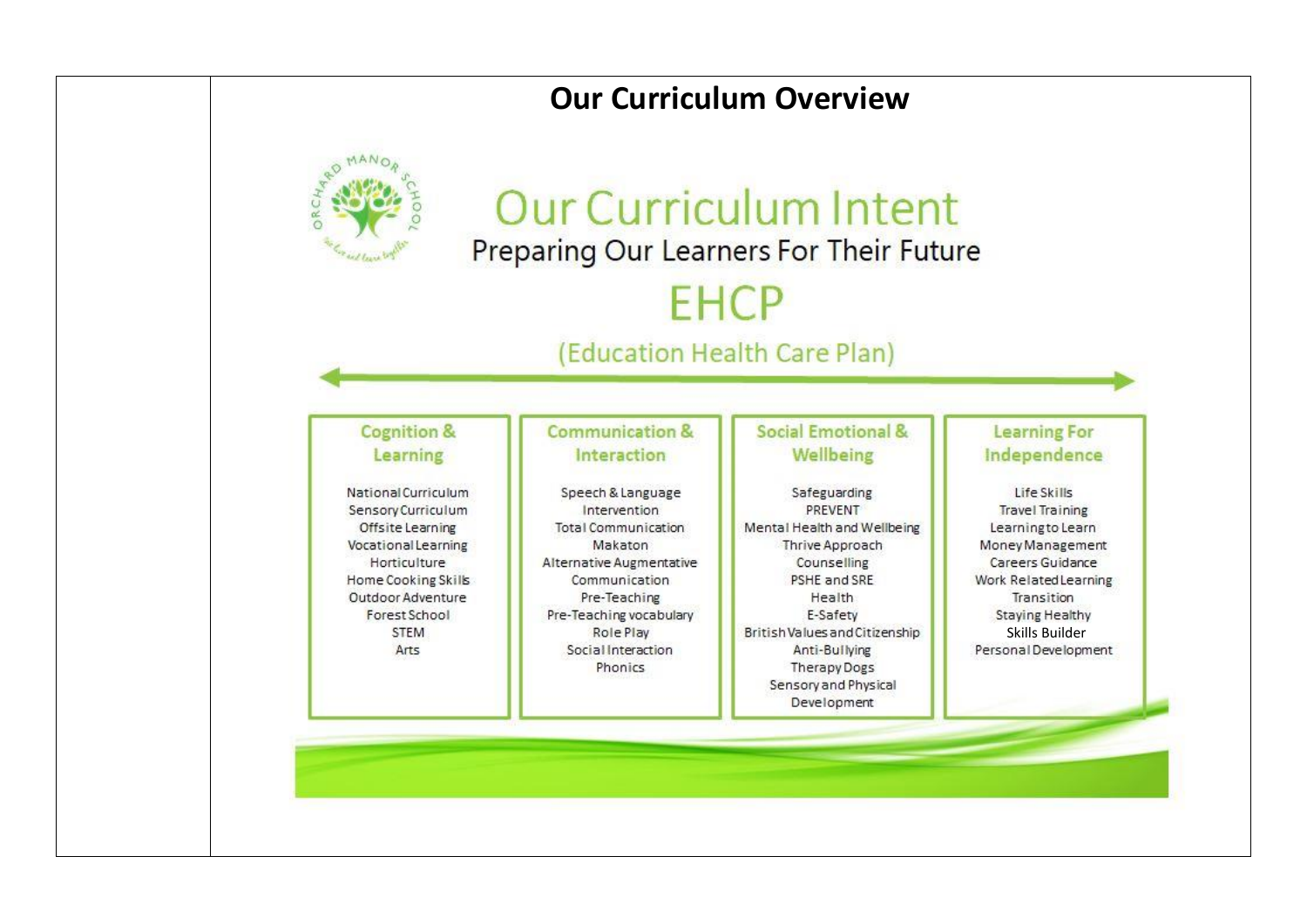| How we adapt our  | At Orchard Manor School we have maximum class sizes of 8 pupils. We have trained qualified and experienced staff to support our learners' education   |
|-------------------|-------------------------------------------------------------------------------------------------------------------------------------------------------|
| teaching to suit  | and development, breaking down the barriers to learning and building their self-esteem. We personalise learning opportunities so all our learners     |
| the               | can achieve and reach their aspirations.                                                                                                              |
| pupils            | At Orchard Manor School, we make reasonable adaptations to ensure that all our learners can be successful and reach their potential across a holistic |
|                   | curriculum.                                                                                                                                           |
|                   | Our teaching staff make learning meaningful and innovative to engage our learners who can be disconnected from school and learning. Within the        |
|                   | classroom we differentiate and personalise learning to meet the individual needs. Teachers use strategies such as total communication, modelling,     |
|                   | accessible vocabulary, visual prompts, scaffolding, effective questioning and allowing time to practice and master skills and knowledge. We can       |
|                   | further personalise learning using strategies such as fiddle toys, sensory breaks, pre-teaching of vocabulary, learning resources such as numicon and |
|                   | word banks, communication tools and devices, additional processing time and a clear rewards and sanctions strategy.                                   |
|                   | We recognise and reward good learning behaviour. Through monitoring and evaluation of learning and behaviour, we develop interventions to             |
|                   | support and challenge our pupils both inside and out of the classroom. Our learning support staff provide encouragement alternatives and direction    |
|                   | to help them regulate and access learning.                                                                                                            |
| How we check that | At Orchard Manor we use formative and summative assessment to inform teaching and learning and assess progress being made. We have regular            |
| a pupil is making | data drops throughout the year and staff meet with SLT to discuss the progress made by all individuals within their classes.                          |
| progress and how  | We use Skills Builder and the OCR's Life and Living Skills to track progress and celebrate achievement in this important area as we prepare our young |
| parents are kept  | people for adulthood.                                                                                                                                 |
| informed          | We use Thrive assessments to monitor emotional development.                                                                                           |
|                   | Our staff have regular contact with parents either by email or telephone to update them on their child's progress.                                    |
|                   | Parents are offered two opportunities to meet with staff in addition to their annual review meeting.                                                  |
|                   | Parents are provided with a yearly school report.                                                                                                     |
|                   | Reviews of EHCP meetings take place annually.                                                                                                         |
| Offer to support  | Safeguarding is our number one priority. From safer recruitment to regular training to embed effective safeguarding policy, practice and procedure.   |
| pupil's health    |                                                                                                                                                       |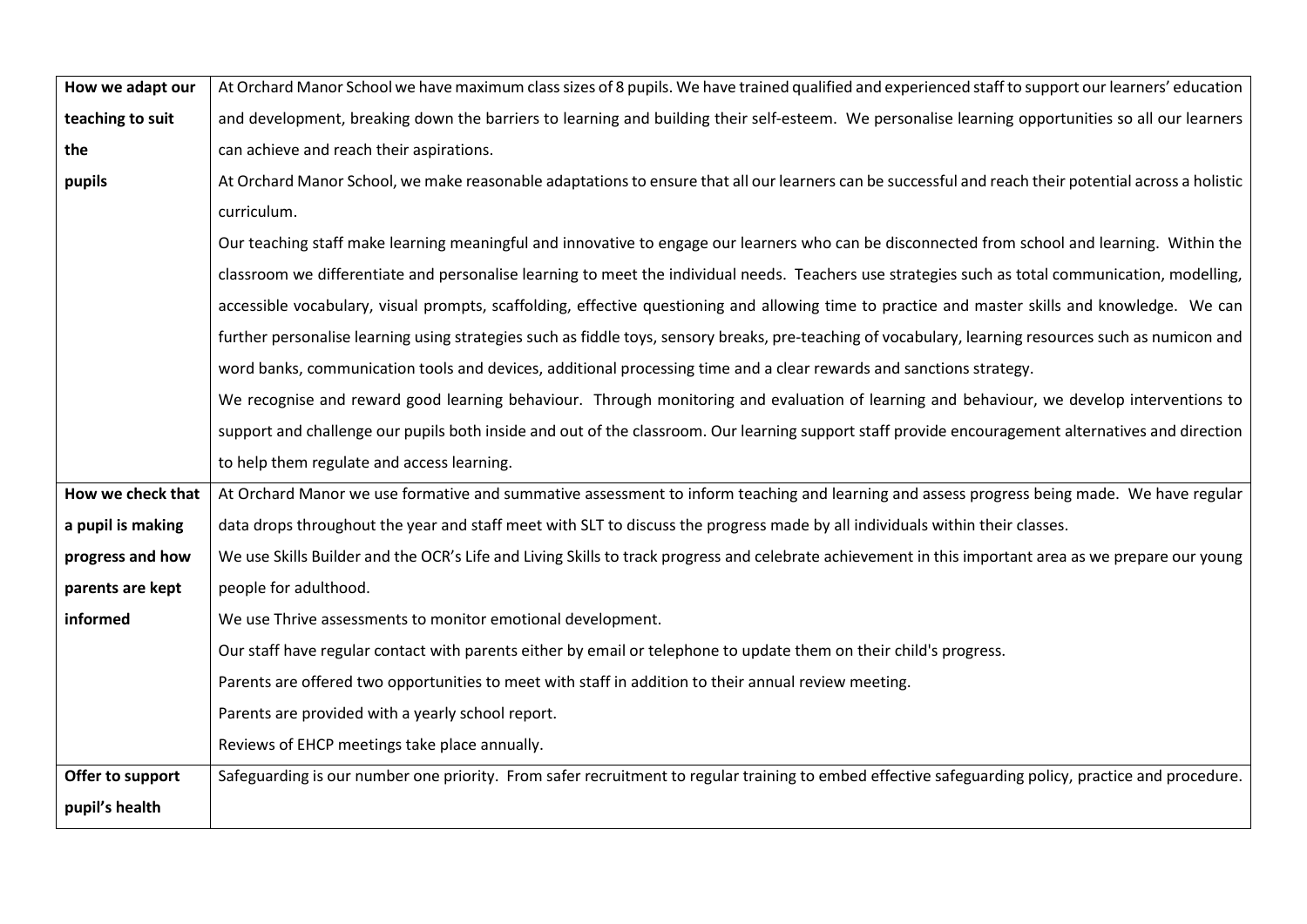| and general | Every employee within the school community is employed to support our learners. Good relationships between staff and pupils is a vital aspect of         |
|-------------|----------------------------------------------------------------------------------------------------------------------------------------------------------|
| wellbeing   | successfully supporting the young people in our school. Staff are skilled in developing good relationships. Pupils are encouraged to identify trusted    |
|             | adults who they can relate to.                                                                                                                           |
|             | Supporting positive Wellbeing is part of everyday life at Orchard Manor School and all staff endeavour to maintain a positive ethos throughout school,   |
|             | supporting pupils and each other and ensuring 'wellbeing language' is accepted and valued throughout the school.                                         |
|             | At Orchard Manor School we value the importance of positive mental health and wellbeing and engage in a wide range of developmental learning             |
|             | activities and training to support pupils and staff. We have worked closely with the Early Help for Mental Health (EH4MH) team, who have provided        |
|             | training and support for our 'Normal Magic', 'Diamonds', Living Life to the Full (LL2TF), 'From Timid to Tiger' approaches and supported us in           |
|             | developing our Mental Health Strategy.                                                                                                                   |
|             | At Orchard Manor School, staff promote the 'Mental Health Ten-a-Day' to develop pupils' understanding and ability to support their own and their         |
|             | peers' positive mental health.                                                                                                                           |
|             | Pupils' wellbeing is monitored and where necessary further support is provided / sought i.e. THRIVE, Counselling, CAMHS etc.                             |
|             | We engage in 'Mental Health Days' with visitors and staff offering a range of activities for pupils, including Yoga, Massage, Craft, Mindfulness, Bouncy |
|             | Castles/Activities, Walks, Links to Nature etc. and these have proven very successful and beneficial for both pupils and staff alike.                    |
|             | Some of our pupils benefit from sessions with therapy dogs and donkey therapy.                                                                           |
|             | Orchard Manor School is currently in the process of working through the criteria of the Wellbeing at School Award (W.A.S. Award) overseen by the         |
|             | National Children's Bureau and this offers a rigorous framework to build and evidence our wellbeing practice.)                                           |
|             | Our curriculum also supports pupils health and wellbeing; directly through PSHE, PE and Outdoor Education / Adventure, through engagement and            |
|             | enjoyment of subjects or lessons and through helping to develop self-esteem, resilience and self-confidence.                                             |
|             | Medication is administered by staff who are trained in PPD (Boots Administration of Medication). Medication is only administered when it has been        |
|             | prescribed. In the case of a homely medication and over the counter medication: this is only administered with parents' consent.                         |
|             | Training is provided to key staff when children have specific medical needs to maintain safety and enable access to a full curriculum.                   |
|             | We value our pupils voice and we have 'Smart School Council' that gives learners the opportunity to raise questions and opinions, they are also given    |
|             | the opportunity to vote and have a say in how we improve our school. Our year 11 prefects are also given the opportunity to take leading roles in        |
|             | our school and inform school development.                                                                                                                |
|             |                                                                                                                                                          |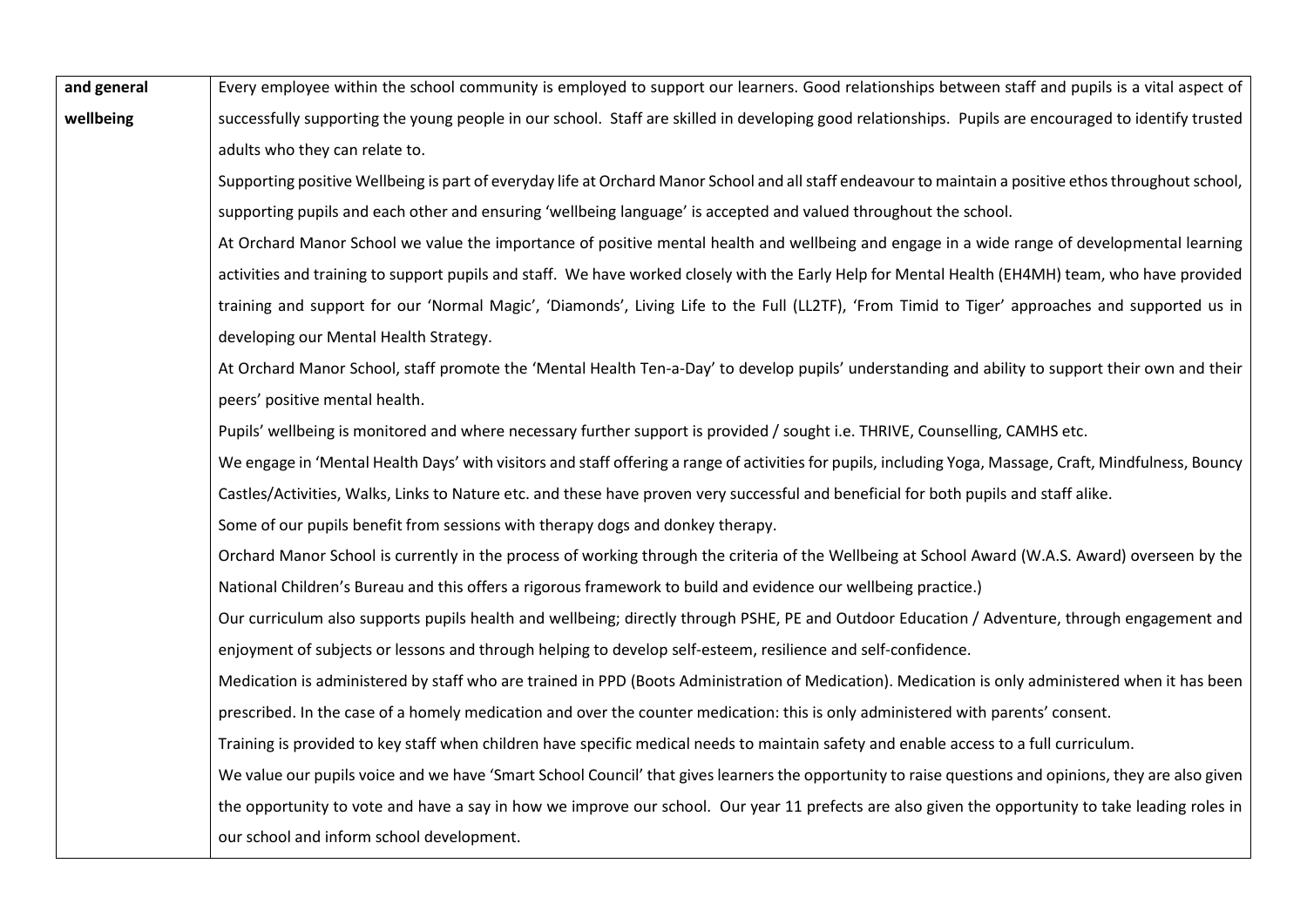|                            | All pupils are provided a free hot school meal. We recognise the positive impact on wellbeing, behaviour and learning of nutritious healthy meals.                                                                                                                                                                                                                                                                                                                                                                                                                                                                                                                                                                                                                                                                         |
|----------------------------|----------------------------------------------------------------------------------------------------------------------------------------------------------------------------------------------------------------------------------------------------------------------------------------------------------------------------------------------------------------------------------------------------------------------------------------------------------------------------------------------------------------------------------------------------------------------------------------------------------------------------------------------------------------------------------------------------------------------------------------------------------------------------------------------------------------------------|
|                            | Attendance is checked daily and every child is accounted for. Attendance is then reviewed weekly and every half term; when the absence is persistent                                                                                                                                                                                                                                                                                                                                                                                                                                                                                                                                                                                                                                                                       |
|                            | or low, we work supportively with parents and carers to maximise attendance. We engage with the Educational Welfare Service for further support                                                                                                                                                                                                                                                                                                                                                                                                                                                                                                                                                                                                                                                                            |
|                            | to improve and maximise attendance and we may be required to take steps to formally address absences.                                                                                                                                                                                                                                                                                                                                                                                                                                                                                                                                                                                                                                                                                                                      |
| <b>Specialist internal</b> | We have a range of internal specialists that support Orchard Manor School.                                                                                                                                                                                                                                                                                                                                                                                                                                                                                                                                                                                                                                                                                                                                                 |
| and external               | Our two Family Support Workers work hard to build supportive relationships with parents and learners. They are able to offer guidance and advice                                                                                                                                                                                                                                                                                                                                                                                                                                                                                                                                                                                                                                                                           |
| services we use            | to families when additional support is needed, assist with pupil welfare checks and can attend meetings to support the families and learners.                                                                                                                                                                                                                                                                                                                                                                                                                                                                                                                                                                                                                                                                              |
| when we think              | The Exam Officer ensures that Orchard Manor follows the examination/qualification policy practice and procedure.                                                                                                                                                                                                                                                                                                                                                                                                                                                                                                                                                                                                                                                                                                           |
| extra help is              | <b>External Services</b>                                                                                                                                                                                                                                                                                                                                                                                                                                                                                                                                                                                                                                                                                                                                                                                                   |
| needed                     | We work closely with many other professionals from a wide range of disciplines and services:                                                                                                                                                                                                                                                                                                                                                                                                                                                                                                                                                                                                                                                                                                                               |
|                            | The South Devon Special Care Dental Service offer appointments annually<br>$\bullet$<br>We work closely with colleagues in Social Care<br><b>Educational Psychology</b><br>NHS Care Speech and Language<br>$\bullet$<br>Multi-Sensory Impairment Team<br>$\bullet$<br>Paediatric Doctor<br><b>CAMHS</b> service<br>NHS Care Occupational Therapist<br>School Link Nurse who visits for "drop-in" sessions for both parents and our learners<br><b>Careers South West</b><br>SPA referral service<br><b>Education Welfare</b><br>Communication and Interaction Team Behaviour Support Team<br>Local Authority 0-25 Team<br>$\bullet$<br><b>Mentoring Service</b><br>Early Help for Mental Health Team (EH4MH)<br>Autism South West<br>Medical professionals have the opportunity to have medical appointments in the school |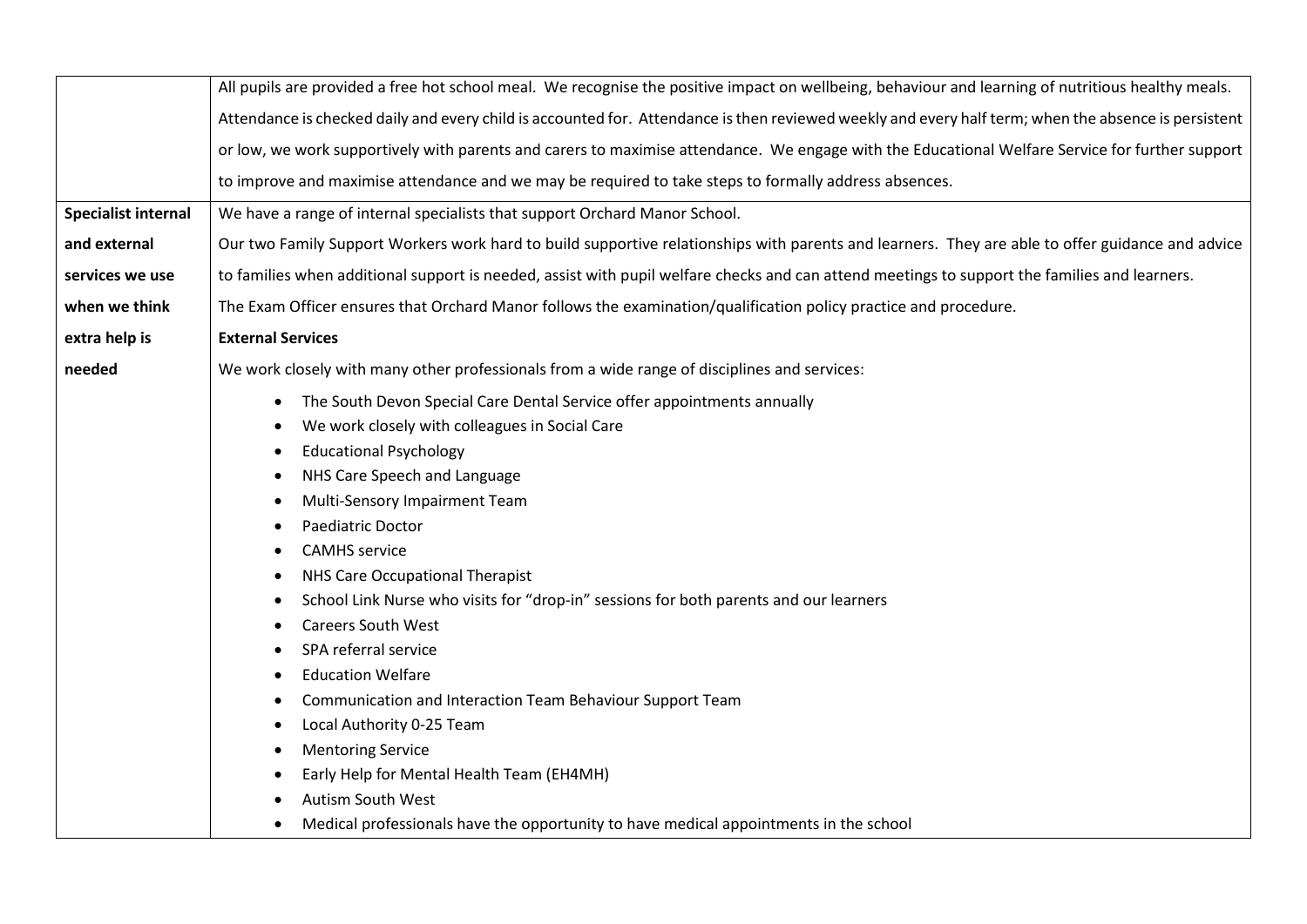| <b>Staff expertise and</b> | Safeguarding is our number one priority. Policy, procedure and training under pin this, including robust, safer recruitment, regular training and                                                                               |
|----------------------------|---------------------------------------------------------------------------------------------------------------------------------------------------------------------------------------------------------------------------------|
| training                   | safeguarding themes.                                                                                                                                                                                                            |
|                            | Our qualified teachers are educated to degree level and beyond.                                                                                                                                                                 |
|                            | Our wider staff team have a range of qualifications including NVQ Level 3, HLTA, degree and higher degrees.                                                                                                                     |
|                            | TAs and HLTAs are trained to support our pupil to access educational opportunities and promote holistic development of our learners.                                                                                            |
|                            | Phase and subject specialist teachers in many areas of the school/curriculum.                                                                                                                                                   |
|                            | We have staff that are highly experienced ASC practitioners within the team in all areas of the school.                                                                                                                         |
|                            | Staff training and personal development are ongoing and part of our daily practice. We offer a CPD programme for our staff. This is time to develop                                                                             |
|                            | whole school approaches and skills and develop individuals.                                                                                                                                                                     |
|                            | We are proactive and offer training when an emerging need is identified within the school, to ensure staff are supported.                                                                                                       |
| <b>Inclusion in school</b> | Orchard Manor is an inclusive school which offers a wide range of educational, social, cultural and sporting activities both on and off-site to support                                                                         |
| activities and trips       | the learning and development of all.                                                                                                                                                                                            |
|                            | No one is excluded from these we work hard to prepare our learners for new experiences and ensure that all our learners have access to the                                                                                      |
|                            | opportunities that a young person their age has.                                                                                                                                                                                |
| How we prepare             | Every child or young person admitted to Orchard Manor School will have an Education, Health and Care Plan (EHCP).                                                                                                               |
| for                        | As a maintained school, Orchard Manor is not authorised to offer placements, places are commissioned by the Special Education Needs and                                                                                         |
| children and young         | Disabilities (SEND) 0-25 team and can only be offered by them.                                                                                                                                                                  |
| people to join our         | The SEND 0-25 team specify the provision required for individual pupils and how education, health and care services will work together to meet a<br>pupil's needs and support the achievement of agreed outcomes for each pupil |
| school                     | Throughout this process, professionals work with the young person and support parents to explore all placement options. Once this process and the                                                                               |
|                            | paperwork have been completed and the 0-25 Team consult with the placements that they feel can meet the needs. Following consultation, the                                                                                      |
|                            | SEND 0-25 Team make a decision on placement for each young person. Parents will then be written to advising of the decision. Once a pupil                                                                                       |
|                            | placement at Orchard Manor School has been agreed, Orchard Manor will make contact to arrange the transition.                                                                                                                   |
|                            | All new pupils have a Placement Plan meeting inviting parents, learners and all professionals involved with the child. This meeting is to find out about                                                                        |
|                            | the child as a whole person: from life at home, the current provision they attend and any other areas of the child's life that needs to be discussed.                                                                           |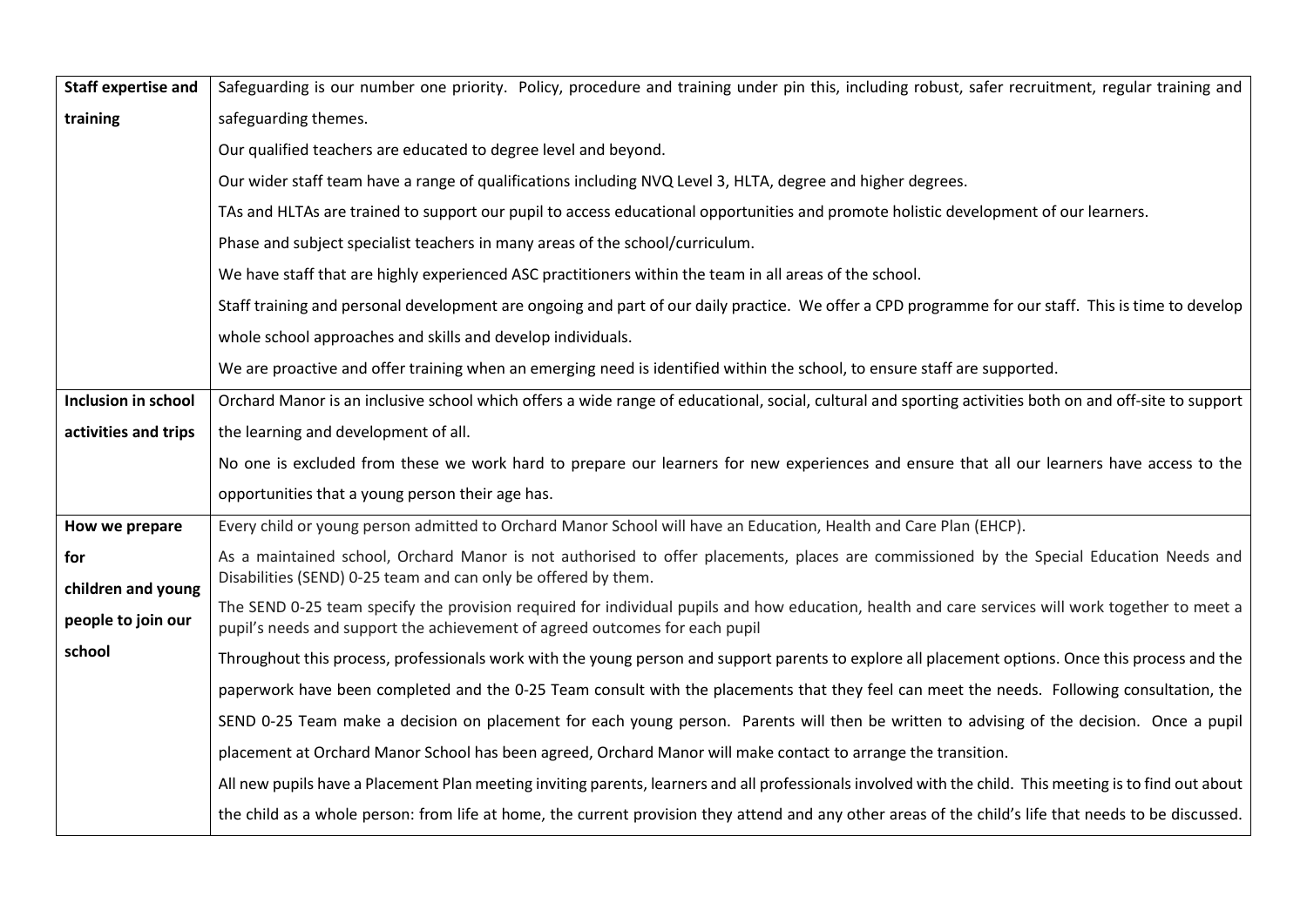|                    | Pupils and their family will visit the school and meet the tutor. A transition plan for the individual will be agreed listening to the needs and anxieties |
|--------------------|------------------------------------------------------------------------------------------------------------------------------------------------------------|
|                    | of the child.                                                                                                                                              |
| How we prepare     | Our curriculum supports the holistic development of our pupils and prepares them for their next steps. Through the key stages, we have preparing           |
| for                | for adulthood embedded in our curriculum.                                                                                                                  |
| children and young | The process for preparing our learners for their next steps is embedded throughout all year groups. In KS4, learners make decisions on the subjects        |
| people to leave    | and qualifications they want to work towards at their level.                                                                                               |
| our                | From year 10 learners and their families work with CSW to help to make informed choices for Post 16 placements. Families are encouraged to visit           |
| school             | a range of colleges, Post 16 and specialist provisions.                                                                                                    |
|                    | In year 11 we support our learners to complete accreditation and prepare for any exams they may have. We look at skills that they will need in             |
|                    | college, the world of work, living as independently as possible, and develop these so they are prepared as much as possible for the future.                |
|                    | Early in year 11 we have an annual review attended by CSW where Post 16 placement is discussed.                                                            |
|                    | We support the application and our SALT Team offer interview preparation.                                                                                  |
|                    | Our prefect system for KS4 pupils offers the opportunity to take on responsibilities and represent the school. This developes their skills and             |
|                    | confidence in preparation for their next steps. Prefects apply, provide references and are interviewed for this position. This gives them an               |
|                    | opportunity to experience a formal application and interview within a safe environment.                                                                    |
|                    | Many of our students access mainstream Post 16 education going on to foundation for learning courses and Level 1 and 2 courses. Some continue              |
|                    | into specialist provisions that continue to support the young person's personal development and to meet their needs.                                       |
|                    | Pupils are encouraged to attend taster days and college representatives come into school to meet the learners. We strive to ensure all learners            |
|                    | leave us with an identified Post 16 placement.                                                                                                             |
|                    | We work with Devon County Council to support travel training for college.                                                                                  |
|                    | In year 11 we focus and prepare our learner with how to revise for exams, organise their work, time management and use a diary. We look at skills          |
|                    | that they will need in college and the world of work, and develop these so they are prepared as much as possible for the future.                           |
|                    |                                                                                                                                                            |
|                    |                                                                                                                                                            |